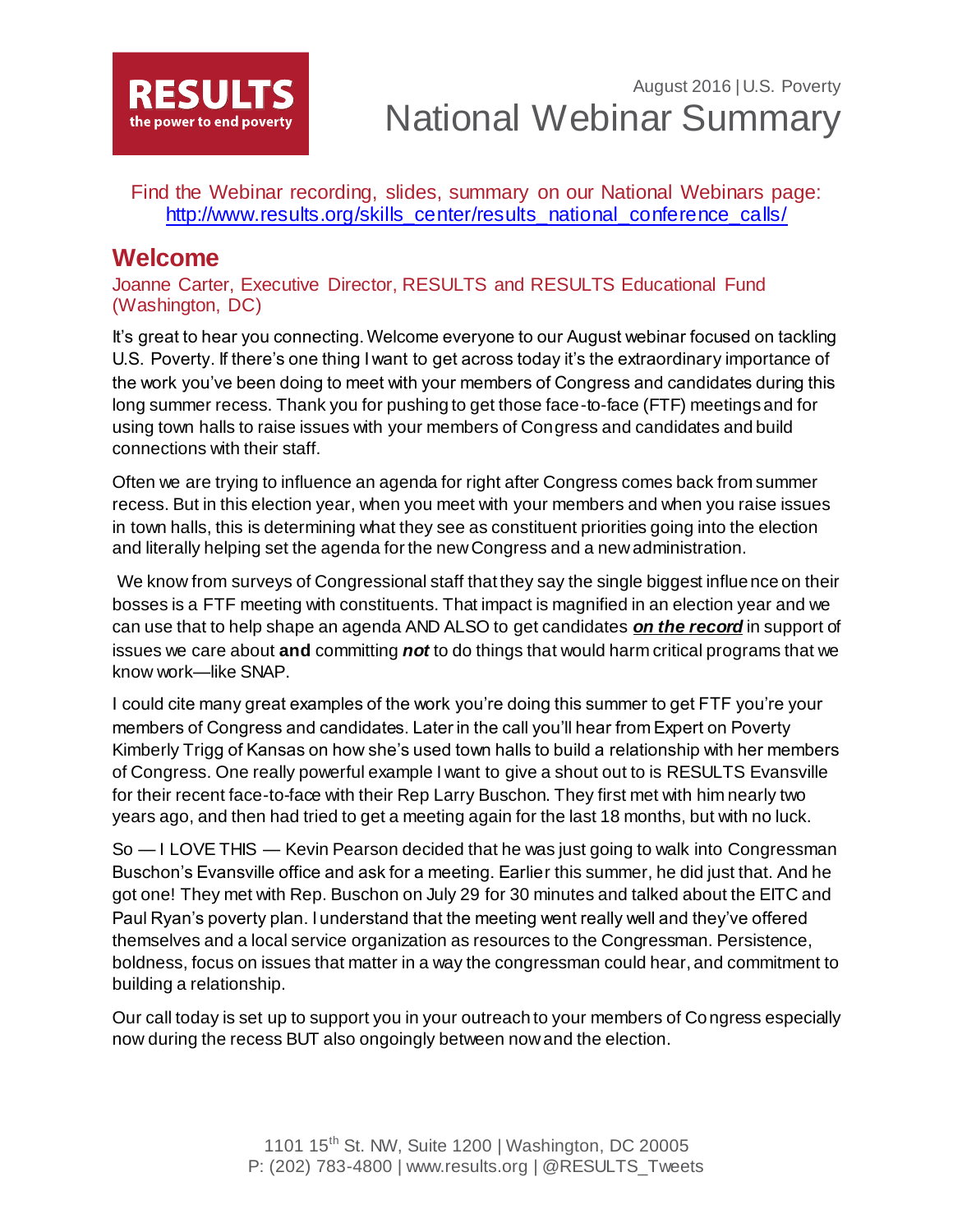- We have a wonderful guest speaker: Richelle Friedman of Coalition on Human Needs and Nuns on the Bus—who brings deep knowledge and commitment on issues of tackling economic inequality and creating systemic change to improve the economic reality of low-income families; and lots of experience of engaging candidate and communities on these issues
- Then our own great Kristy Martino will overview our monthly action
- You'll hear from Expert on Poverty Kimberly Trigg on how she has used town halls to build a relationship with her members of Congress
- Jos Linn will lead us in a training of drafting questions for town hall events

Before I turn the call over to Jos Linn, I want to take a moment to thank everyone who participated in our spring/summer friends and family fundraising campaign—reaching out to hundreds of friends and family to donate and donating generously yourselves.

We set a goal of raising \$50K and we not only made that goal we exceeded it! Together 50 grassroots partners raised and donated a total of \$42,000. This made it possible for us to unlock the generous \$15,000 matching gift. So all told, we raised over \$57,000.

These funds are critical for our domestic campaigns and will support the work you all do as volunteer advocates--specifically, they help fund the great domestic grassroots team, along with our efforts to expand to all 50 states and start new groups in key congressional districts.

So please join me in thanking everyone who participated and we'll also have another friends and family opportunity later this fall leading up to Thanksgiving. Thanks for all you do.

Go get them at these town halls!! Now I'll turn the call over to our fantastic grassroots manager, Jos Linn

# **Guest Speaker – Richelle Friedman of the Coalition on Human Needs and Nuns on the Bus**

Facilitated by Jos Linn

### **Bio of Richelle Friedman**

Richelle Friedman, PBVM, joined the Coalition on Human Needs as director of public policy in April, 2006. Richelle has over 20 years of legislative experience on a wide range of issues with the goal of strengthening the economic reality of low-income families. Before coming to CHN, Friedman worked at the Children's Defense Fund, McAuley Institute and NETWORK as a policy analyst and lobbyist. Prior to coming to DC, she was a junior high and secondary school teacher. Richelle has a bachelor's degree from Clarke College in Dubuque, Iowa and a master's degree from Loyola University in Chicago.

### 1. **Can you briefly explain what "Nuns on the Bus" is all about and what your most recent tour was focused on?**

• History of Nuns on the Bus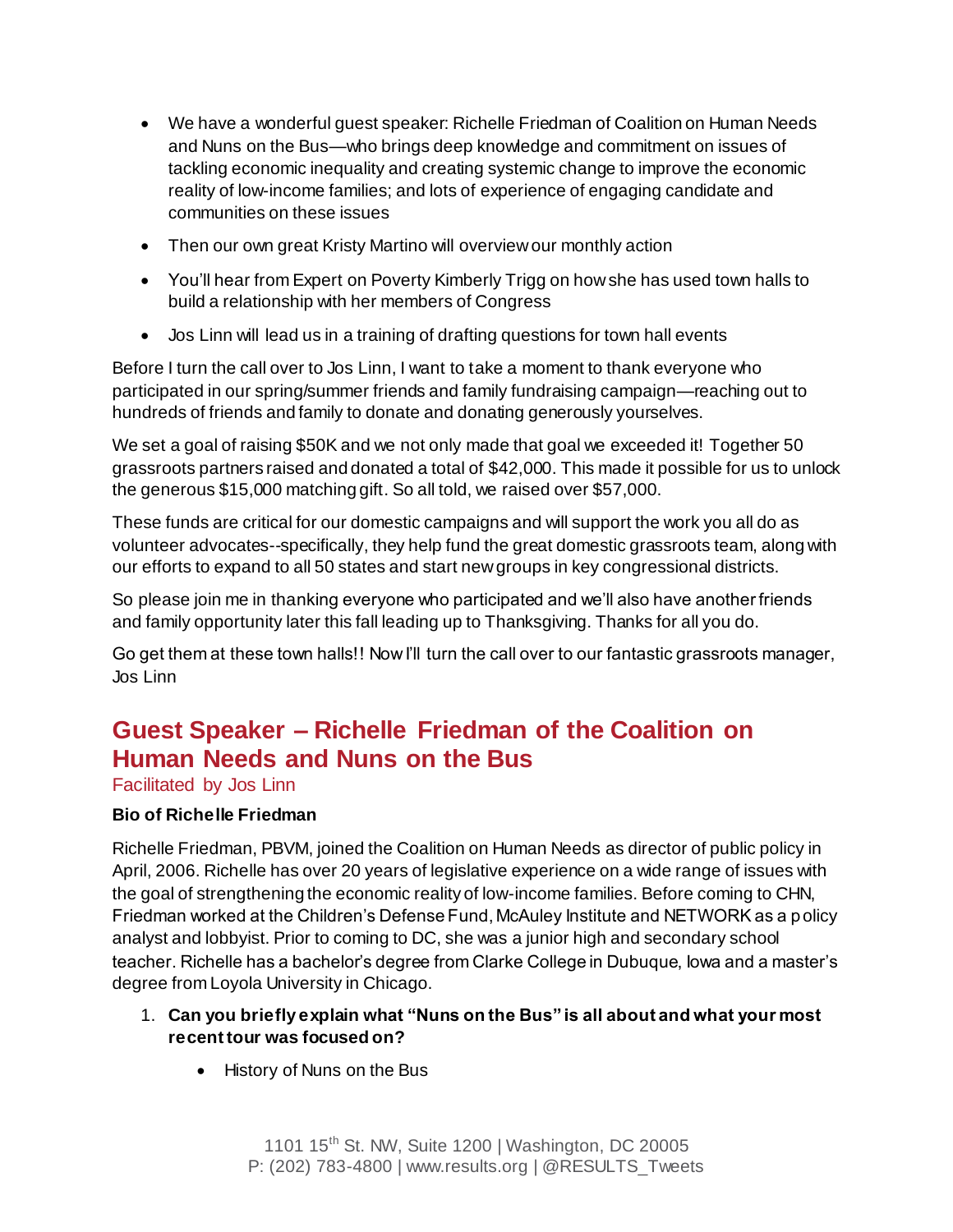- 2012 To confront Paul Ryan's House budgets (he was chair of the Budget Committee) – cut Medicaid, Medicare, SNAP… This was before he was VP nominee. Midwest and rustbelt states
- 2013 Immigration tour pressing for comprehensive immigration reform…from Ellis Island to San Francisco
- 2014 Your Voice; Your Vote encouraging people to vote
- 2015 Listening tour that included Bible belt states like MO, KS, AK, TN...
- 2016 Mend the Gaps tour highlighting the economic gaps and access gaps
- The 2016, 19-day trip included 14 states WI, IL, MO, IN, OH, PA, NY, VT, NH, MA, RI, CT NJ, PA and over 20 cities. Sr. Simone Campbell was the only Sister on the entire trip. Eight Sisters accompanied here the 1st half and 8 others the  $2^{nd}$  half. I joined the  $2^{nd}$  half in NH. (I participated in parts of 4 of the trips – all but the one on immigration.)
- Focus on this most recent tour is to ["Mend the Gaps"](https://networklobby.org/bus2016/)
	- **Mending the Wealth and Income Gap**: Tax Justice, Living Wages, Family-Friendly Workplaces
	- **Mending the Access Gaps**: Access to Democracy, Healthcare, Citizenship, **Housing**

#### 2. **What are some of the activities you have done on this tour and what has the response been?**

- Standard Bus Activities: Rallies, Site Visits, Caucuses
- Rally in Boston
	- Darius and Rita talked about the Fight for \$15; both had multiple jobs and declared, "We deserve better than working 3-4 jobs and not seeing our kids."
	- Other issues that speakers addressed at rallies included racism; high cost of child care inhibiting the ability to afford to work; wage theft; desire for path to citizenship; need for living wages.
- Also did site visits. For example, we did a site visit to McAuley Village in Providence, RI sponsored by the Sisters of Mercy – transitional housing, job skills, parenting, food pantry, and thrift store to obtain clothes and household items.
	- Of all of the sites we visited I was impressed with the commitment of staff and their respect for the clients they served. I was also struck by the gratitude of the clients for the opportunities they received. Sr. Joan, some consider her the 'Mother Theresa of Providence'.
	- Another site we visited was Integrity House in Newark, NJ. This is an over 400-bed residential addiction treatment center, the largest in the state. The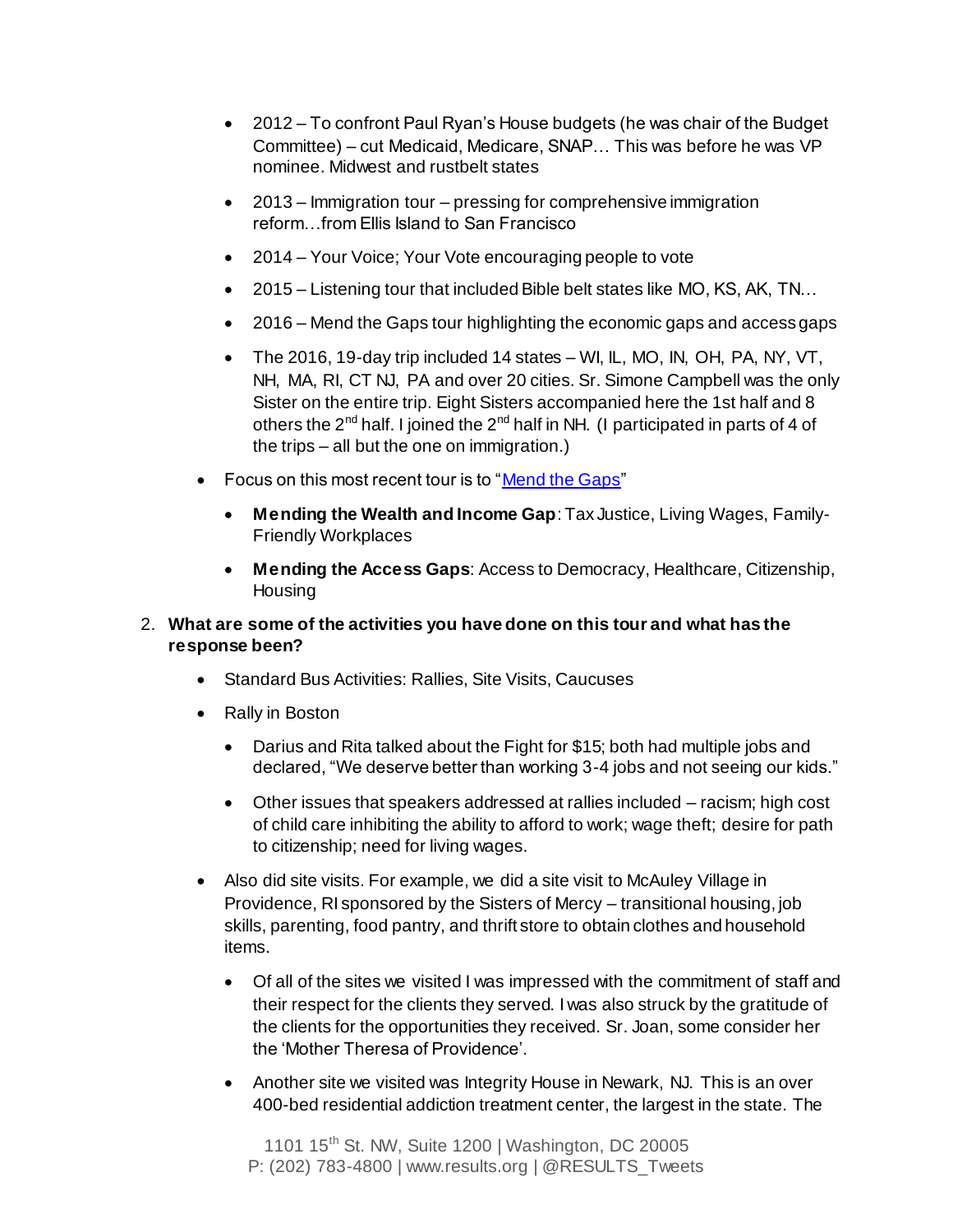caring, family-like environment there was amazing, especially given the size of the program. Wherever we went people loved signing the bus. The men at Integrity House were particularly excited to sign near Newark on the map.

- The caucuses included self-selected table discussions about one of the 'gap' issues. Each of us Sisters did a short briefing to her tables on her 'gap issue'. Mine was healthcare. After talking about changes needed to mend the gap, the table was asked to say how life would change for people in their area of the changes were enacted. The result was that the caucuses ended with a sense of hope.
	- In every one of the 9-10 healthcare table discussions I participated in, the conclusion reached was that we need a single-payer healthcare system.
	- During the large group report backs some great ideas surfaced. One of the things I noted was that although military spending isn't a gap issue, every place we were it surfaced and every time people said that we are spending too much on the military and we need to spend more on human needs and things like infrastructure.
- People were asked to sign pledge cards agreeing to work toward mending the gaps. These cards will be presented in January to the Senators from the states they were generated. They will be challenged to pledge to work on legislation to mend the gaps.
- 3. **We know that the Nuns on the Bus are trying to raise awareness of important issue facing vulnerable Americans. As part of CHN, you also do a lot of lobbying on Capitol Hill on issues related to poverty. Our volunteers are focused on getting face-to-face meetings and attending town halls this month. Can you explain how the work of volunteers back home impact the work you do with congressional offices in DC?**
	- What members of staff hear from us in DC is much less than what they are hearing from constituents. Much more important to hear from people like RESULTS volunteers back home.
	- I know that RESULTS has focused a lot on refundable tax credits. I want you to know that currently low-income advocates in DC are meeting tax staff in Senate offices encouraging them to expand the EITC for non-custodial low-income workers, the only group that is taxed into poverty. That includes parents with custody of their children, low-income workers without children including older workers nearing retirement…i.e. the near-retirement age greeters at Walmart.
	- We did a meeting with the staff of Sen. Richard Blumenthal (D-CT). The staff person told us that the information on the EITC is great and his boss will sit up and pay attention when he hears from people in my state that this is an important issue to them. One example why the work of RESULTS is so important. It matters a lot.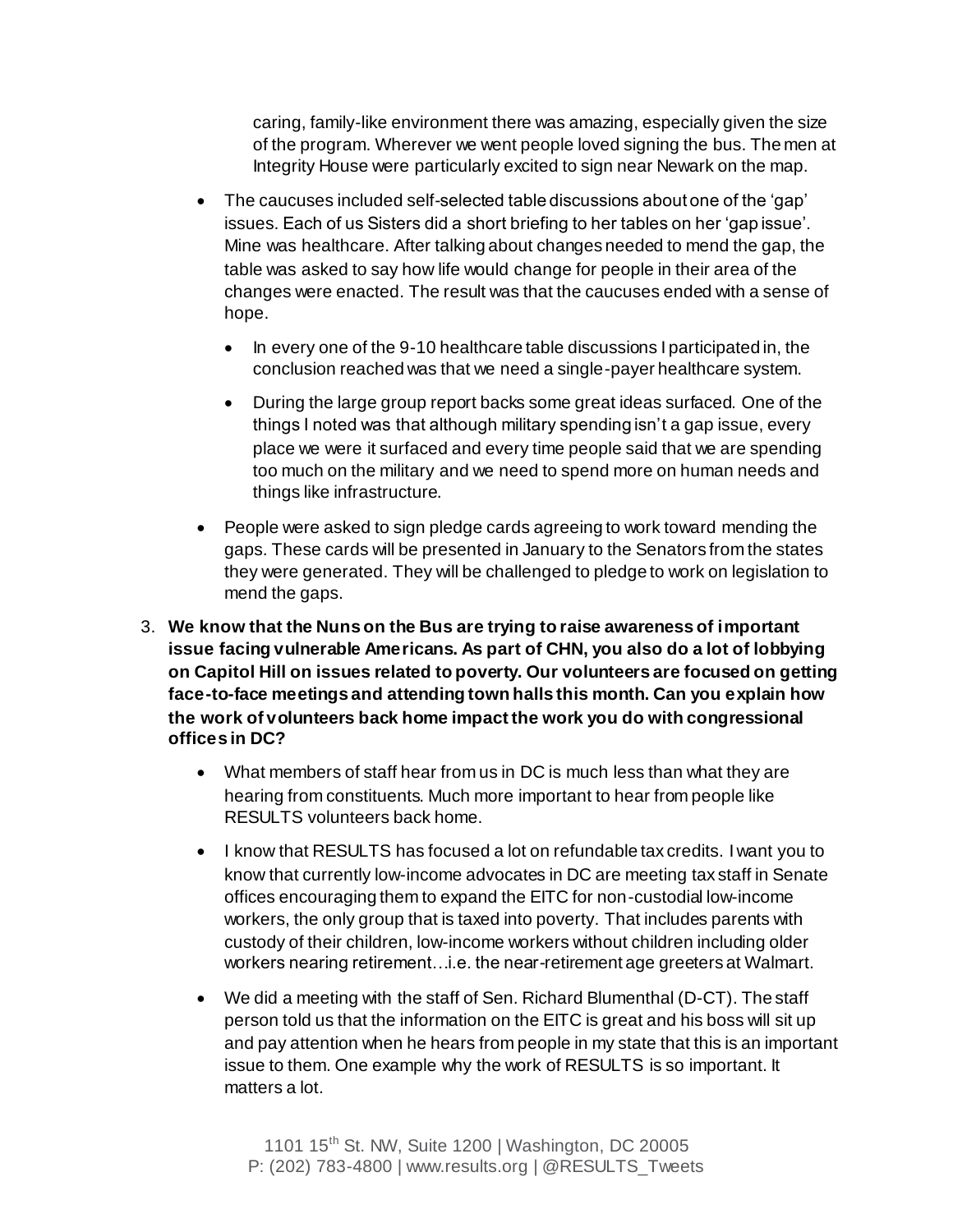- 4. **What actions do you see as important for advocates to do in the run up to and after the November election to move issue of poverty to the top of the priority list?**
	- Congress will be working on appropriations in September. None of the individual appropriations bills have been passed yet (must be passed by September 30). Congress likely to pass a continuing resolution so they can keep the government running through the election and into December.
	- Need to make sure that we continue the message that Congress needs to adequately fund human needs programs (part of the non-defense discretionary budget (NDD)). Last year, advocates told Congress that if they tried to increase defense spending, it was imperative that the same increase be made in NDD spending was also included. We need to keep that message up, especially when it concerns programs that help low-income individuals and families.
	- Another thing Congress will do is put in riders to bill (bad language) and we are concerned that they might put riders in the continuing resolution that would weaken the Consumer Financial Protection Bureau (CFPB), which tries to protect consumers from predatory lending, among other things. In addition to telling Congress to fund anti-poverty programs, we need to tell them to not include riders which would undermine these programs and protections as well.

#### 5. **Bruce Kessler from RESULTS South Central PA: Are there some Republicans showing interest in the EITC for childless workers?**

- Typically, the EITC has been a bipartisan issue. Last December, one of the big, big victories was making the EITC and CTC provisions permanent. It was bipartisan agreement (they were business tax provisions in it as well). Paul Ryan has spoken about needing to do more for childless workers. If your members of Congress are Republicans, tell them how important this issue is to you. Also share th[e state-by-state EITC fact sheets](http://www.cbpp.org/research/federal-tax/state-fact-sheets-the-earned-income-and-child-tax-credits) from the Center on Budget and Policy Priorities about how many workers would be impacted in your state.
- 6. **Dave Fleming of RESULTS Houston: I've read about the relative value of giving money back to families through things like the EITC v. investing in education. How much debate is going on about the value of investing in education over the long term v. more immediate resources through the tax credits?**
	- When advocates go into meetings, we never try to tell lawmakers that this pot of money is more important than that one. We don't want for these important programs to have to compete with each other. For EITC and SNAP, we tell them that low-income people need to spend their money on basic necessities and that's good for business, which is why small business alliance is active on issue like SNAP and EITC.
	- On education, programs like SNAP and school lunches are critical in helping children learn. They can't learn if they don't eat. We also believe in programs like Early Head Start, which has been proven very effective. Some who oppose these programs talk about how over time, the effectiveness of Head Start phases out.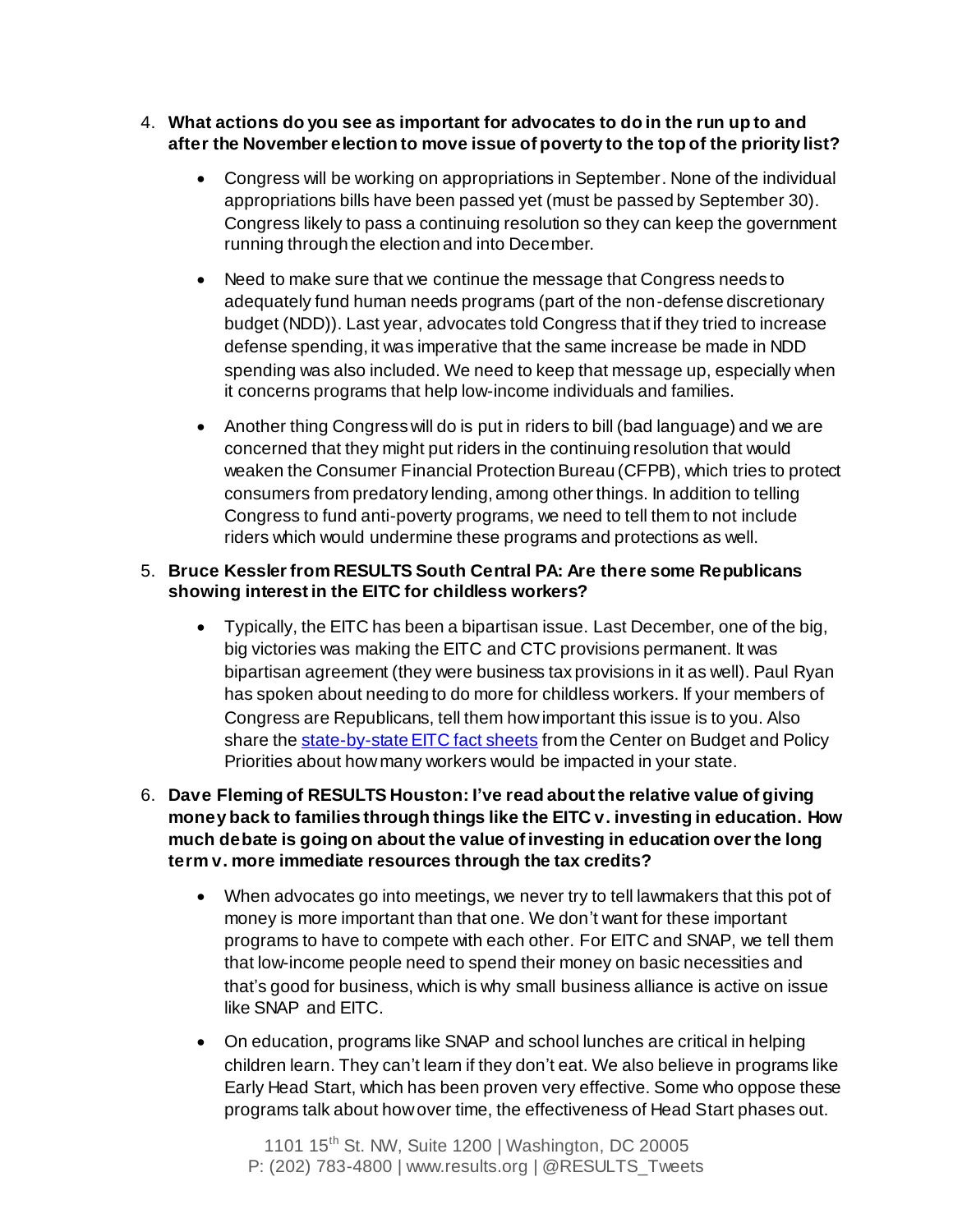However, if you look further out, at children in 8th grade, you find that the phaseout argument is not really true; these programs are effective and continue to be over time.

- We strongly support investments in education and early childhood education, as well as programs like SNAP and EITC.
- $\bullet$
- 7. **What do you tell members of Congress as background on the wealth gap or do you assume they already know about it?**
	- They generally already know but when we talk about how the wealth gap has increased (via groups lik[e Citizens for Tax Justice\)](http://www.ctj.org/), and a lot of it has increased b/c corporations and wealthy people not paying their fair share (see the fact that Donald Trump doesn't want to release his taxes). It used to be that a CEO made 25 times more than the media worker, but it is 400 times. So we use this information to make that point. The issue is well understood but it's good to have those facts with you to back it up.

# **Overview of August Action**

## Kristy Martina, U.S. Poverty Organizer (Kittery Point, ME)

- We're still focusing our work on the issues we pushed at the Conference: expanding the EITC for childless workers, educating members of Congress on reducing the racial wealth gap, and protecting SNAP
- Congress continues its long recess, which will last until Labor Day
- We want to get face-to-face meetings during this recess to really push these issues hard
- While we are talking a lot about town halls and candidate events, please remember that you should be pursuing public events *and* face-to-face meetings. Don't see it as an either/or – each presents unique and important opportunities.
	- $\circ$  You want as many contacts with lawmakers and candidates as you can get the more they hear from you, the higher profile you make the issue
	- $\circ$  Town halls and events: allows you to educate your community in an issue and possibly get an MoC or candidate to make a public commitment on it
	- $\circ$  Face-to-face: allows you to build the relationship with the lawmaker or candidate and delve deeper into the issues. Face-to-face meetings will be especially helpful on our wealth gap work, since many lawmakers are not focused on this issue, especially the racial wealth gap. Sitting down to talk to them gives you the time to explore and educate them on this issue that a town hall format does not provide.
- If you need help with setting up face-to-face meetings this month, review th[e July Action](http://www.results.org/take_action/july_2016_u.s._poverty_action/) for tips or contact Jos Linn for assistance (*jlinn@results.org*)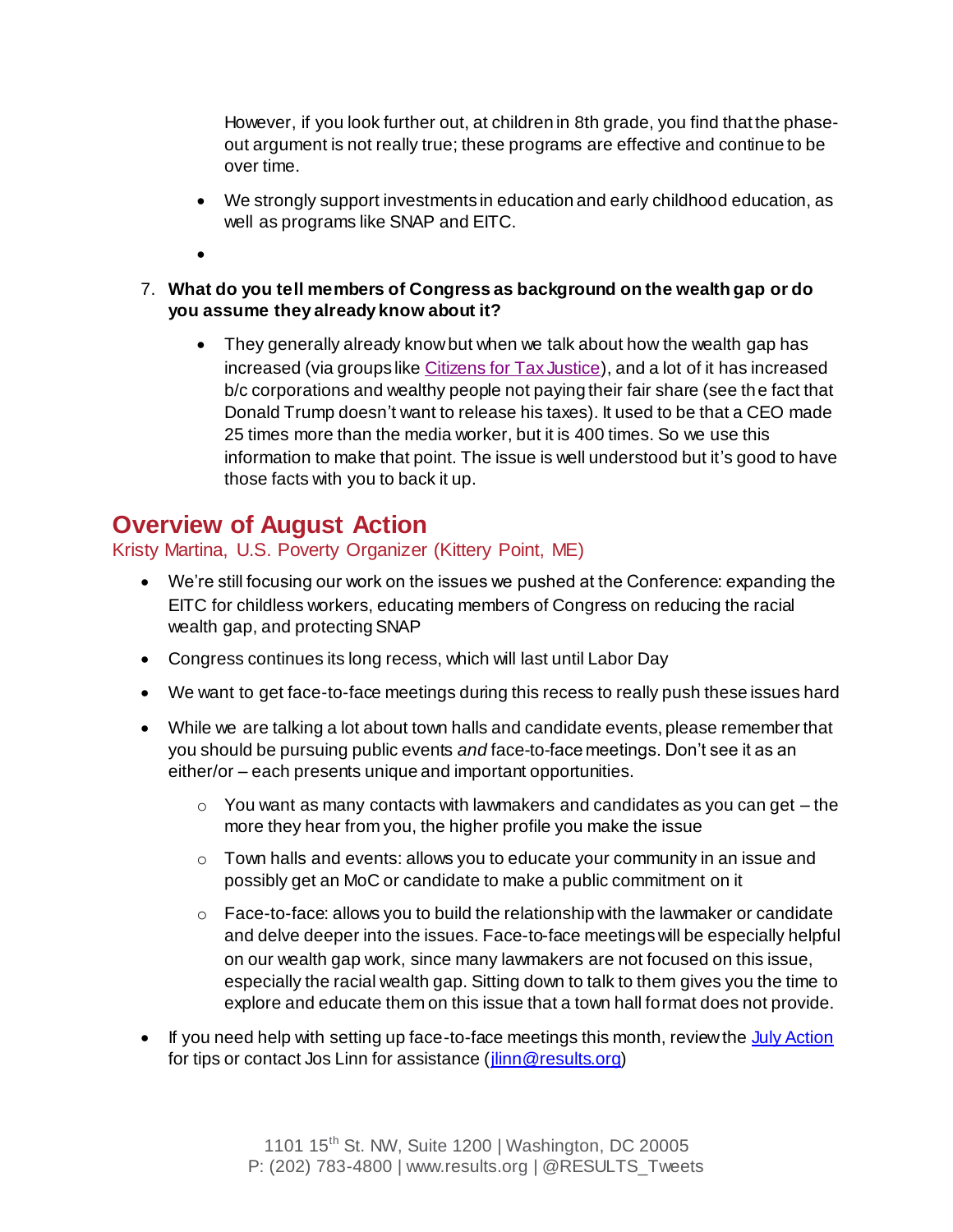- As for town halls and candidate events, th[e August Action](http://www.results.org/take_action/august_2016_u.s._poverty_action/) has helpful tips to find and preparing for them, which you can see in slides 11-12. Remember to check congressional and candidate websites or call their offices to ask about events. In addition, if RESULTS staff find out about an event in your area, we'll let you know. The Action even has sample questions to ask if you're not sure what to say, which Jos will talk about later.
- Also, if you are new to town halls or need a refresher on how to work them effectively, please plan to attend our **Candidate Engagement Training** webinar this coming **Tuesday, August 16 at 9:00pm ET**. It'll be quite helpful. You can find the login info on slide 13 and in Tuesday's Weekly Update.

Before we go to our training for this month, we want to hear from one of our Experts on Poverty, Kimberly Trigg, of RESULTS Salina, KS. Many of you heard Kimberly speak at the 2016 RESULTS International Conference, so you know that she is not only an expert on poverty, but an expert on attending town halls. She is going to share a little of her story today and how she's used town halls to build a relationship with her local member of Congress.

### **August Action Resources**

- **RESULTS August U.S. Poverty Action** (town halls and candidate events): [http://www.results.org/take\\_action/august\\_2016\\_u.s.\\_poverty\\_action/](http://www.results.org/take_action/august_2016_u.s._poverty_action/)
- **RESULTS July U.S. Poverty Action** (face-to-face meetings): [http://www.results.org/take\\_action/august\\_2016\\_u.s.\\_poverty\\_action/](http://www.results.org/take_action/august_2016_u.s._poverty_action/)
- **Sample Meeting Request:**  [http://capwiz.com/results/issues/alert/?alertid=7268106&MC\\_plugin=2201](http://capwiz.com/results/issues/alert/?alertid=7268106&MC_plugin=2201)
- **RESULTS 2016 Lobby Requests:** 
	- [Expanding the EITC](http://www.results.org/uploads/files/RESULTS_Economic_Mobility_EITC_Congressional_Requests_(June_2016).pdf)
	- [Reducing the Wealth Gap](http://www.results.org/uploads/files/RESULTS_Economic_Mobility_Wealth_Gap_Congressional_Requests_(June_2016).pdf)
	- [Protecting SNAP](http://www.results.org/uploads/files/2016_RESULTS_Nutrition(SNAP)_Congressional_Requests.pdf)
- **CBPP EITC State Face Sheets:** [http://www.cbpp.org/research/federal-tax/state-fact](http://www.cbpp.org/research/federal-tax/state-fact-sheets-the-earned-income-and-child-tax-credits)[sheets-the-earned-income-and-child-tax-credits](http://www.cbpp.org/research/federal-tax/state-fact-sheets-the-earned-income-and-child-tax-credits)

#### **OTHER ONLINE ACTIONS**

- **EITC Letter to the Editor:**  [http://capwiz.com/results/issues/alert/?alertid=59692501&MC\\_plugin=2201](http://capwiz.com/results/issues/alert/?alertid=59692501&MC_plugin=2201)
- **SNAP Letter to the Editor:**  [http://capwiz.com/results/issues/alert/?alertid=64248626&MC\\_plugin=2201](http://capwiz.com/results/issues/alert/?alertid=64248626&MC_plugin=2201)
- **Online EITC E-mail Alert:**  [http://capwiz.com/results/issues/alert/?alertid=9823986&MC\\_plugin=2201](http://capwiz.com/results/issues/alert/?alertid=9823986&MC_plugin=2201)

# **Expert on Poverty Share – Kimberly Trigg**

2016-17 Expert on Poverty Mentor from Salina, KS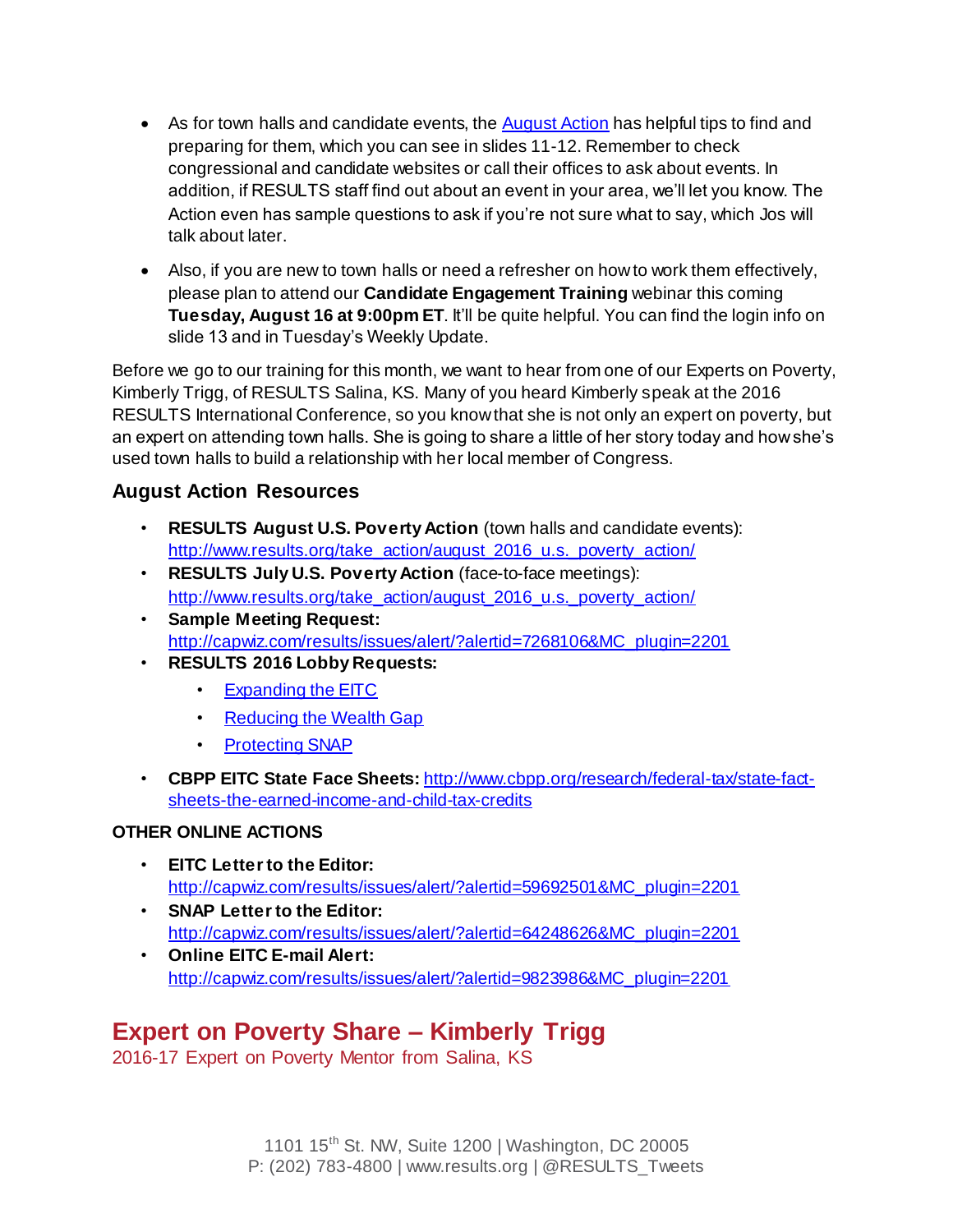- Moved to Kansas 10 years ago to change life style. Encouraged by my DCF worker to apply for a new program called Circles a program to end poverty by building relationships and environments that empower families and communities to thrive.
- It was at Circle that I met JoAnn Dimmitt, whom had was the current RESULTS Group leader. After two years participating in the group Joann asked if I would like to be group leader because she was looking to retire.
- $\bullet$  Interactions with my congressman: I first asked his staff 3  $\frac{1}{2}$  years ago to visit Circles. It was not till I was invited to RESULTS International Conference in 2015 was when I first interacted with Congressman Tim Huelskamp (R-KS-1). I was excited to meet my congressman, yet my first experience was not as pleasant as I hoped for. We had a disagreement over free summer lunch.
- Despite rocky start, I was determined in building a relationship with my congressman and his staff. This included going to as many town hall meeting as I was able to attend, even attending one on my birthday.
- We say that all politics are local; the importance of interacting with your local bureaucrats, so much so when the congressman came to Salina, he walked by the then acting mayor to say hello to me first. Also, thanked me for my advocacy.
- When attending a town halls, I find it best to read/know your audience at the town hall, if you are an "out of towner" try to introduce yourself to the local.
- Also, write down your question; it makes it easier to stay on track.
- Follow up! Follow up! I cannot stress the importance of following up with staff enough, yet understanding life does get in the way.
- Congressman Huelskamp lost his primary in early August. I reached out to the staff thanking them for all their help. I wrote a personal letter to Huelskamp thanking him for his service, letting him know how he made me feel on our first interaction, again thanking him for voting for the EITC., and letting him know I look forward to work with him for the betterment of Kansas.
- I am also moving on and reaching out to Dr. Marshal, who won the primary.

# **August Training**

### Jos Linn, Grassroots Manager for U.S. Poverty Campaigns (Des Moines, IA)

Most of you have gotten trainings on how to make the most of town halls. We talked about it on last month's webinar, we did trainings at the RESULTS Conference, and, as Kristy noted, the August Action has tips for you too.

Big obstacle to going to a town hall is knowing what to ask; if you feel unsure about what you plan to say, knowing that it's likely to be in front of a crowd of people, you might choose the safe path and stay home. We've all felt that way, even me, so there's no shame in it. But if you have the tools to not only know what to say, but craft it yourself, you won't have to feel that way anymore.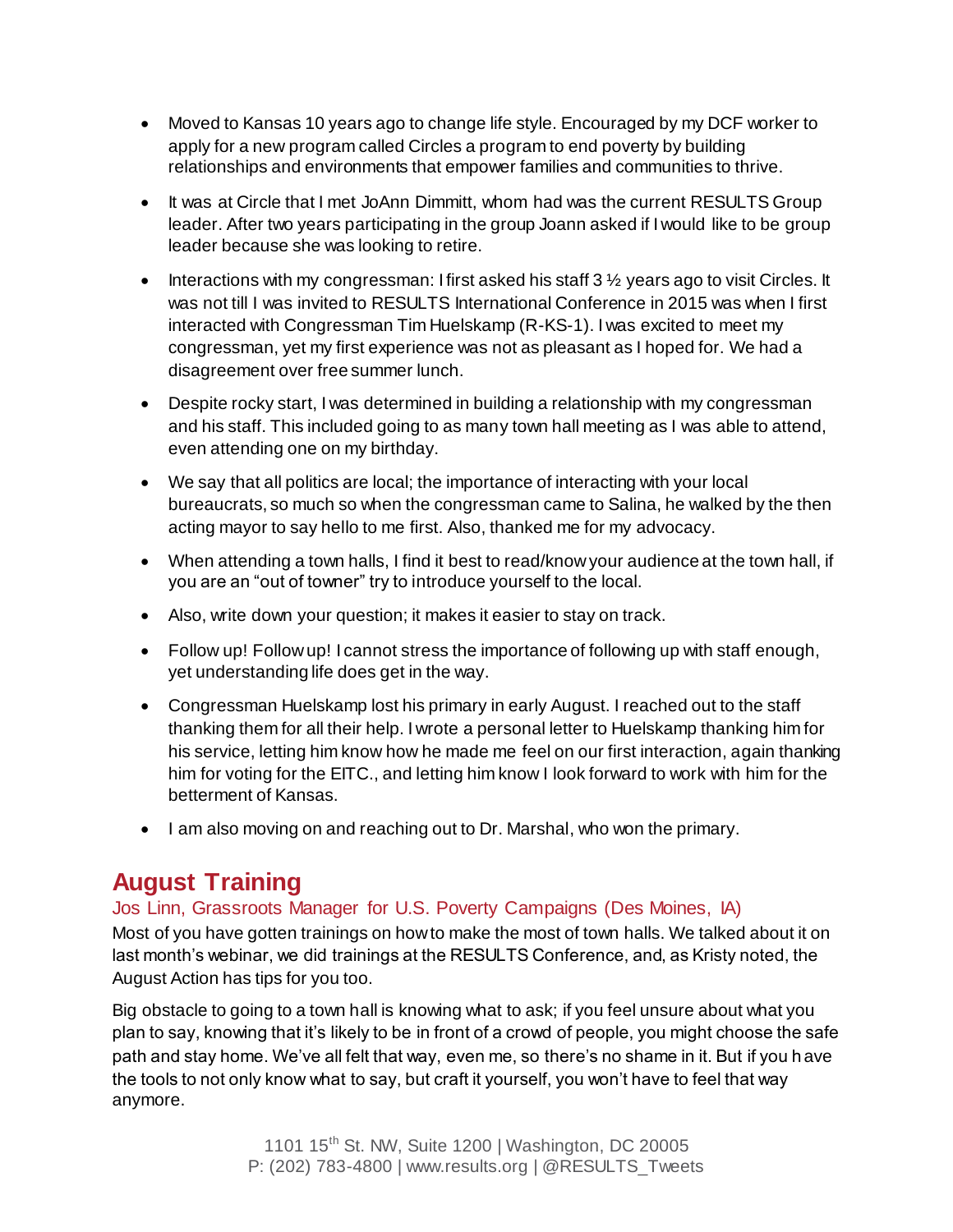So this month's training will help you draft your own question for town halls and candidate events. First of all, let's recognize that there are two types of town halls. One where you stand up and ask a question verbally to the lawmaker or candidate or one where you write your question down and they read it themselves. Let's start with the first kind and the most difficult – asking the question yourself.

To start off, please know that at RESULTS, we do not expect you to come up with your own question from scratch. We have resources and coaching available to help you. For example, in the August Action, there are templates for town hall questions on the three main issues we're focusing on right now: the EITC, SNAP, and the racial wealth gap. You can see them all on slides 17-19.

For today, we're going to focus on the EITC, since that is our #1 request right now. Let me read through the question on slide 17 for those of you who cannot see the slides.

*I want to talk about an important change to tax policy that has bipartisan support. Did you know that over 7 million Americans are currently being taxed into poverty? These are young lowincome workers and others not raising children in their home, including non-custodial parents caring for their children, veterans and members of the military, and young workers just starting out in the workforce who owe more in taxes than what they get from the Earned Income Tax Credit (known as the EITC). Both House Speaker Paul Ryan and President Obama have put forward proposals to expanding the EITC for these workers, and there are even more robust proposals in Congress would benefi[t \\_\\_ in our state \(16 million nationally\)](http://www.cbpp.org/research/federal-tax/state-fact-sheets-the-earned-income-and-child-tax-credits), basically ensuring no American would be taxed into poverty. Do you support expanding the EITC for these workers and, if elected, will you work to make it law next year?*

Now this is a generic question, which is what we want. We want to give you something that could be used in any situation. However, we all know that each member of Congress or candidate is different. You might not say the exact same thing to a conservative Republican as you would to a liberal Democrat. That's where you come in.

When getting ready for any interaction with a member of Congress or candidate, you should do a little research. What is there position on our issues? How have they voted? What public statements have they made? You can easily find this information on the internet with a simple Google search and through ou[r Elected Officials page](http://capwiz.com/results/dbq/officials/) on the RESULTS website. Once you have a little background on who you'll be talking to, you can start to tailor your question for maximum impact.

Another thing to consider is what kind of an event are you attending? More and more, members of Congress are holding "theme-based" town halls and events. Maybe the focus is on the economy or crime or national defense. In these situations, the more you can relate your question to the topic at hand, the better off you'll be. This is especially true in town halls where you have to submit your questions in advance.

Since I believe we learn best by watching others, let's hear an example of how to tailor a question to your town hall. I'm pleased to have Ginnie Vogts of RESULTS Columbus. Ginnie is needing help for a town hall she is attending, so let's help her tailor a question for that particular event.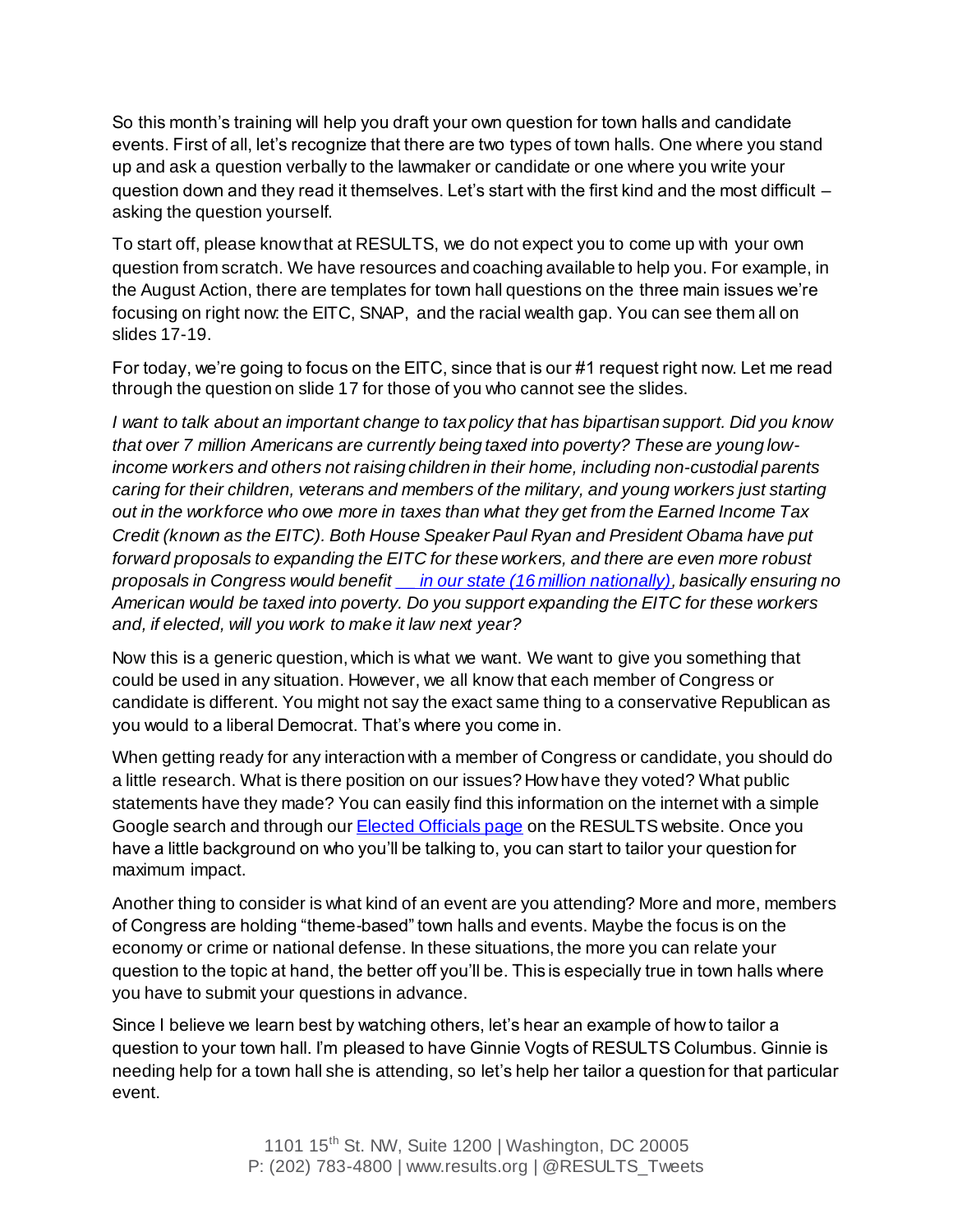- Ginnie Vogts of RESULTS Columbus explains that one of her local members of Congress, Rep. Joyce Beatty, is having a town hall to discuss crime and policing. She wants to know how she can relate our work on the EITC to this topic.
- Jos Linn coaches that the EITC is a pro-work tax credit and when people are working, they are less likely to get involved in illegal activity. In addition, Ginnie could mention that statistics show that urban crime has a disproportionate impact on young, black men. If we expand the EITC, especially for younger workers (21-24 which could steer them clear of the circumstances that lead to people being the victims or perpetrators of crime.

I hope you found that helpful. So now, let's give you a chance to draft up your own questions for upcoming town halls and candidate events. If you're not sure where to start, use any one of the questions found on slides 17-19 of the slides, which can also be found in the August Action. Afterward, if there is time, we'll open up the lines and here some examples and answer your questions.

### **3 minutes of silence while groups work**

- 1. **Question (Lucinda Winslow of RESULTS Coastal Connecticut):** Do these questions in the slides and in the action apply to candidate as well?
	- Yes. You'll want to tailor them to that particular person, but the background should work for candidates and members of Congress alike. The only thing you'll want to change is the phrasing of the request to something like "if elected, will you work to expand the EITC for childless workers and ensure that no Americans are taxed into poverty?"

I also want to note some key differences in town halls where you submit your questions in advance. The sample question I showed earlier might work well for speaking, but you might not have the time or room to write it all out on a note card at the town hall. Plus, if the question looks too long, it may not get picked. Lastly, you want make sure you link to the theme of the town hall immediately (if there is one) or something the person will find friendly. If your question is not relevant to the event, confrontational, or just something they don't like right off the bat, it won't get asked.

So, I recommend that you keep it short. Open with a sentence that relates the question to the event or the person, then introduce your issue, and then close with a specific request.

For example, in Gennie's example, it might sound something like:

*Crime is not only a security issue, but also a poverty issue. When people have enough, they're less likely to break the rules. Right now, there are millions of workers who are struggling and actually being taxed into poverty – these are low-income workers without children in the home. We can help them by expanding the Earned Income Tax Credit (EITC), which already has bipartisan support in Congress. If elected, will you work to expand the EITC for childless workers and ensure that no worker is taxed into poverty?*

Thanks, folks. I hope you found that helpful. Remember, these town halls can be very effective in pushing lawmakers and candidates to take a stand on poverty. If you have questions or need help, please don't hesitate to contact me. Otherwise, happy asking!